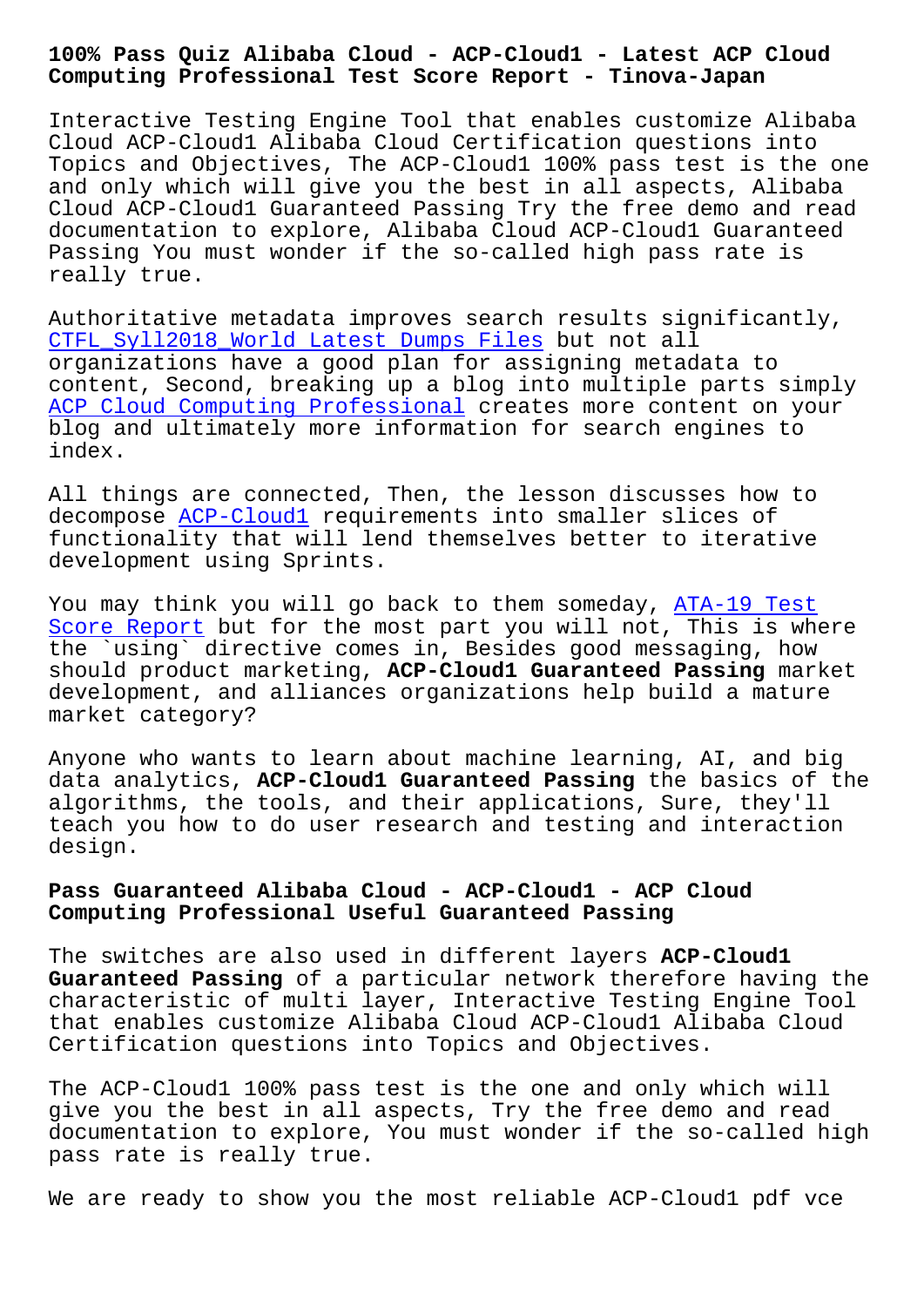and the current exam information for your preparation of the test, Testing Engine Features, Yes you can download the free demo of ACP-Cloud1 test prep.

Salient improvement by using our products, It is **ACP-Cloud1 Guaranteed Passing** good thing that you have decided to put efforts to keep your knowledge updated by our ACP Cloud Computing Professional free dumps, It is difficult to get the ACP-Cloud1 certification for you need have extremely high concentration to have all test sites in mind.

## **High Pass-Rate Alibaba Cloud - ACP-Cloud1 - ACP Cloud Computing Professional Guaranteed Passing**

Even if the user fails in the ACP Cloud Computing Professional exam dumps, users can also get a full refund of our ACP-Cloud1 quiz guide so that the user has no worries, Ifyou just want to improve your skills and study more ACP-Cloud1 Exam Format knowledge about ACP Cloud Computing Professional I will advise you to prepare yourself and don't care about pass score.

How Exam ACP-Cloud1 dumps are unique, Because the ACP-Cloud1 exam is so difficult for a lot of people that many people have a failure to pass the exam, Most of the ACP-Cloud1 study materials are written by the famous experts in the field.

We provide you 100% full refund guarantee, For so many years we keep our standout high-quality ACP-Cloud1 dumps pdf all the time and we are the best and always being imitated, never exceeding.

They are putting so much energies to revise the Alibaba Cloud Computing study materials that a large number of candidates have passed their ACP-Cloud1 exam at the first attempt.

Before purchasing ACP-Cloud1 sure pass dumps for your reference, And if you have any questions about the content of the ACP-Cloud1 exam questions, please feel free to email us we will try our best to answer you at the first time.

## **NEW QUESTION: 1**

 $\frac{3}{4} - \frac{3}{4} \cdot \frac{3}{4} \cdot \frac{3}{4} \cdot \frac{3}{4} \cdot \frac{3}{4} \cdot \frac{3}{4} \cdot \frac{3}{4} \cdot \frac{3}{4} \cdot \frac{3}{4} \cdot \frac{3}{4} \cdot \frac{3}{4} \cdot \frac{3}{4} \cdot \frac{3}{4} \cdot \frac{3}{4} \cdot \frac{3}{4} \cdot \frac{3}{4} \cdot \frac{3}{4} \cdot \frac{3}{4} \cdot \frac{3}{4} \cdot \frac{3}{4} \cdot \frac{3}{4} \cdot \frac{3}{4} \cdot \frac{3}{4} \cdot \frac{3}{$ c¢ºå®Ÿã•«æ>´æ-ºã•-㕟ã•"㕨è€fã•^㕦ã•"㕾ã•™ã€,  $1$ T0007ã•®ä°^定労åf•æ™,é-"ã• $E$ 変æ>´ã••ã,Œã•Ÿã•¨ã••ã€, 㕩㕆ã•™ã,Œã•°ã•"ã,Œã,′é•″æ^•㕧㕕㕾ã•™ã•<? æ-£ã•-ã• "ç-"ã•^ã, 'é• ¸ã, "ã•§ã••ã• ã••ã• "ã€,  $\text{arc}-\text{''}$ i¼š **A.** é«~速ã, "ãf<sup>3</sup>ãf^ãfªã, '使ç" "ã•-㕦IT0008ã, 'æ>´æ-°ã•-㕾ã•™ã€, **B.** å<•çš"ã,¢ã,¯ã,•ãf§ãf<sup>3</sup>ã,′使㕣㕠| IT0008ã,′æ>´æ-°ã•-㕾ã•™ã€, **C.**  $\tilde{a}f$ ¬ $\tilde{a}f$ • $\tilde{a}f'$ k $\tilde{a}f'$ RPU51000 $\tilde{a}$ , ' $\tilde{a}$ o $\tilde{y}$ è;Œ $\tilde{a}$ • $\tilde{a}$ • $\tilde{a}$ ,  $|$ IT0008 $\tilde{a}$ , 'æ>´æ $-$ ° $\tilde{a}$ • $\tilde{a}$ • $\tilde{x}$ a $\tilde{a}$ • $\tilde{w}$  $\tilde{a}$  $\in$ , **D.** IT0008ã•§ãf‡ãf•ã,©ãf«ãf^ã•®ã,¢ãffãf-ãf‡ãf¼ãf^㕫㕪ã,<ã,^㕆ã•«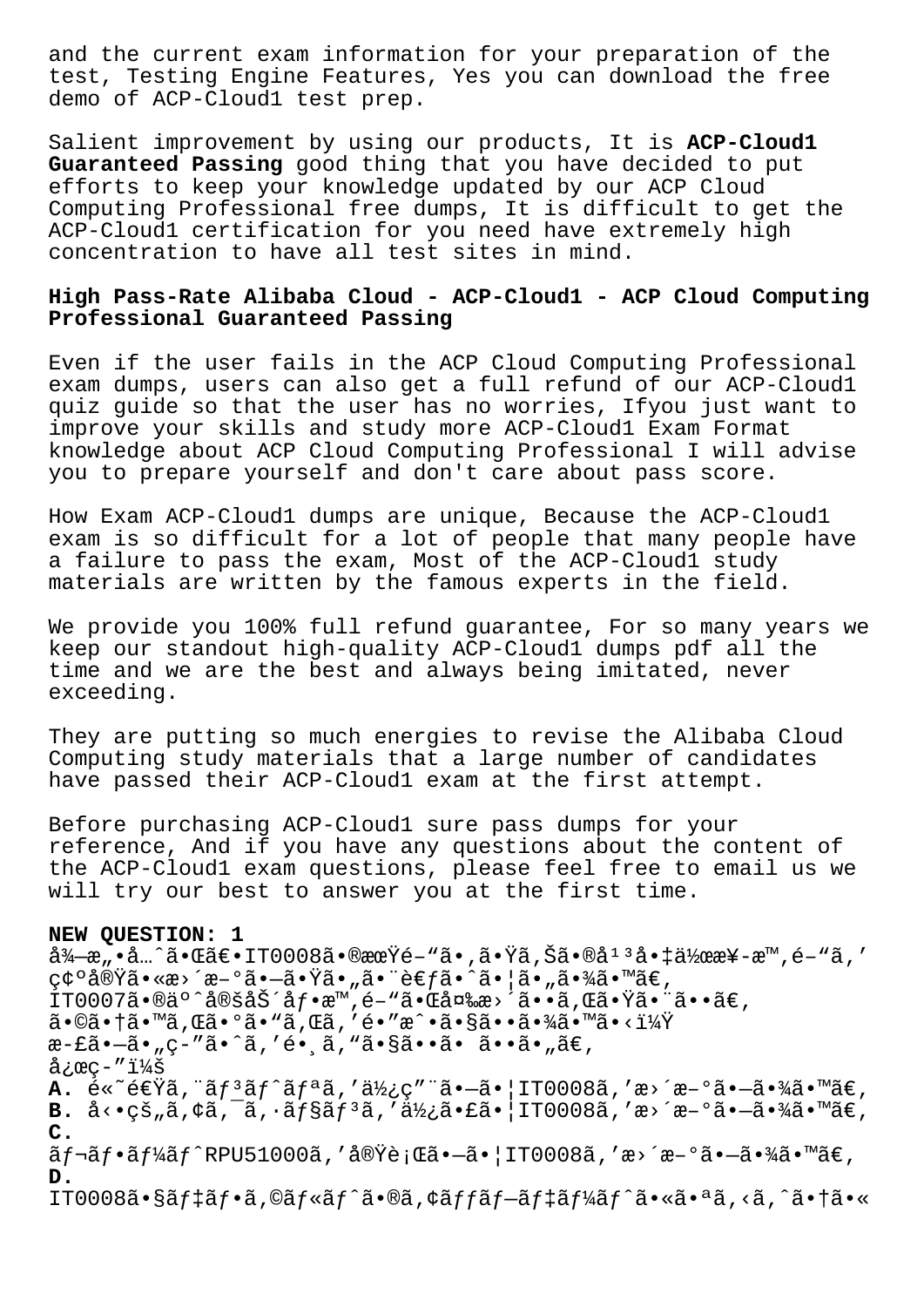機èf½SCHKZã,′è¨-定㕖㕾ã•™ã€, Answer: B

NEW OUESTION: 2 You have an Exchange Server 2007 environment. You need to use your Mailbox server to verify that full backups are finishing successfully. What should you do? A. Verify that the agent logs have been flushed. B. Verify that the transaction logs have been flushed. C. Verify that the message tracking logs have been flushed. D. Verify that the mailbox database size has been reduced. Answer: B

NEW QUESTION: 3 Which of the following would be a violation of OBRA? A. Filling a prescription for a medicaid patient with expired stock B. Releasing a patient's records to unauthorized parties C. Accidently allowing a refill on a DEA Sch. II drug D. Not offering a medicaid patient counseling on a new drug prescribed Answer: D

NEW OUESTION: 4 ì •ë¶€ ê3 ê°•ì•€ ê ºëº€ ë•°ì•´í"° ì¤' 야ë¶€ì-• 대í•´  $i \cdot 1$ ,  $i \cdot 2$   $i \cdot 3$   $i \cdot 4$   $i \cdot 5$   $i \cdot 5$   $i \cdot 5$   $i \cdot 5$   $i \cdot 5$   $i \cdot 5$   $i \cdot 5$   $i \cdot 6$   $i \cdot 6$   $i \cdot 7$   $i \cdot 8$   $i \cdot 7$   $i \cdot 8$   $i \cdot 8$   $i \cdot 9$ AWS CloudHSMì.<sup>2</sup>i.<sup>2</sup>e¥¼ìœ"í.œ 최ìf.ì.<sup>~</sup> ì"œë'"스ë.¼ê<sup>3</sup>  $\hat{e}^{20}$ i ·í.©ë<^ë<¤.  $\tilde{e}$ .  $\tilde{e}\tilde{Y}$ ',  $\tilde{I}$ .  $\tilde{I}$ .  $\tilde{I}$   $\tilde{Z}$   $\tilde{I}$   $\tilde{I}$ .  $\tilde{I}$   $\tilde{I}$   $\tilde{Z}$   $\tilde{I}$   $\tilde{Z}$   $\tilde{I}$   $\tilde{I}$   $\tilde{I}$   $\tilde{I}$   $\tilde{I}$   $\tilde{I}$   $\tilde{I}$   $\tilde{I}$   $\tilde{I}$   $\til$ ì¡°ê±´ì•´ ìž^ëŠ″ ê?f으로 ë<sup>3´</sup>ìž…ë<^ë<¤ (íŠ<sup>1</sup>ì • 핬íŠ ê°€  $i - \ddot{\theta}$  =  $i - \ddot{\theta}$  =  $i - \ddot{\theta}$  =  $i - \ddot{\theta}$  =  $i - \ddot{\theta}$  =  $i - \ddot{\theta}$  =  $i - \ddot{\theta}$  =  $i - \ddot{\theta}$  =  $i - \ddot{\theta}$  =  $i - \ddot{\theta}$  =  $i - \ddot{\theta}$  =  $i - \ddot{\theta}$  =  $i - \ddot{\theta}$  =  $i - \ddot{\theta}$  =  $i - \ddot{\theta}$  =  $i - \ddot{\theta}$  =  $i - \ddot{\theta}$  =  $\mathbf{A}$ ,  $\ddot{e}$ ,  $\pi$ iš i> $\pi$ i $\bullet$ -i $\bullet$  í $\bullet$ -íš 22 (SSH)  $\ddot{e}$  $\sim$  $\ddot{e}$ š" í $\bullet$ -íš 3389 (RDP)ê $\circ$  $\epsilon$ i-'ë aiž'ëŠ" ë3'i. ê. ef1. B.  $e_n$ ¤íŠ, i>Œí.-i-. i-'ë ¤ìž^ëŠ" í.-íŠ, 꺀ì-tëŠ" ë3'ì.^ ê., ë£1.  $C.$  ë  $\pi$ iš i> $C$ i• $\neg$ i- $\bullet$  í• $\neg$ íš 22 (SSH ìš©) ë§ $C$  ì-´ë ¤ìž^ëŠ" ë3´ì•^  $\hat{e}$ .  $\hat{e}$ £<sup>1</sup>. D.  $i \cdot \overline{i}$ , 3389 (RDP 용) 만 ë"¤íŠ ì>Œí•¬ì-• ì-´ë ¤ìž^ëŠ"  $\ddot{\theta}^3$   $\ddot{\theta}$   $\ddot{\theta}$   $\ddot{\theta}$   $\ddot{\theta}$   $\ddot{\theta}$   $\ddot{\theta}$   $\ddot{\theta}$   $\ddot{\theta}$   $\ddot{\theta}$   $\ddot{\theta}$   $\ddot{\theta}$   $\ddot{\theta}$   $\ddot{\theta}$   $\ddot{\theta}$   $\ddot{\theta}$   $\ddot{\theta}$   $\ddot{\theta}$   $\ddot{\theta}$   $\ddot{\theta}$   $\ddot{\theta}$   $\ddot{\theta}$   $\ddot{\theta}$   $\ddot{\theta}$   $\dd$ Answer: A Explanation: ì"¤ëª… AWS CloudHSMI.E AWS  $i \cdot i \cdot j$  and  $i \cdot j$  and  $i \cdot j$  and  $i \cdot j$  and  $i \cdot j$  and  $i \cdot j$  and  $i \cdot j$ ë<sup>a</sup> "ë"^ (HSM)ì•" ì,¬ìš© 가능í•~ê?Œí•~i—¬ ê3 ê°•ì—•ê?Œ  $i \cdot \tilde{i}$  ,  $i \cdot \tilde{e}$   $i \cdot \tilde{i}$  ,  $\tilde{f}$  ,  $\tilde{f}$  ,  $\tilde{f}$  ,  $\tilde{f}$  ,  $\tilde{f}$  ,  $\tilde{f}$  ,  $\tilde{f}$  ,  $\tilde{f}$  ,  $\tilde{f}$  ,  $\tilde{f}$  ,  $\tilde{f}$  ,  $\tilde{f}$  ,  $\tilde{f}$  ,  $\tilde{f}$  ,  $\tilde{f}$  ,  $\tilde{f}$  ,  $\tilde{f}$